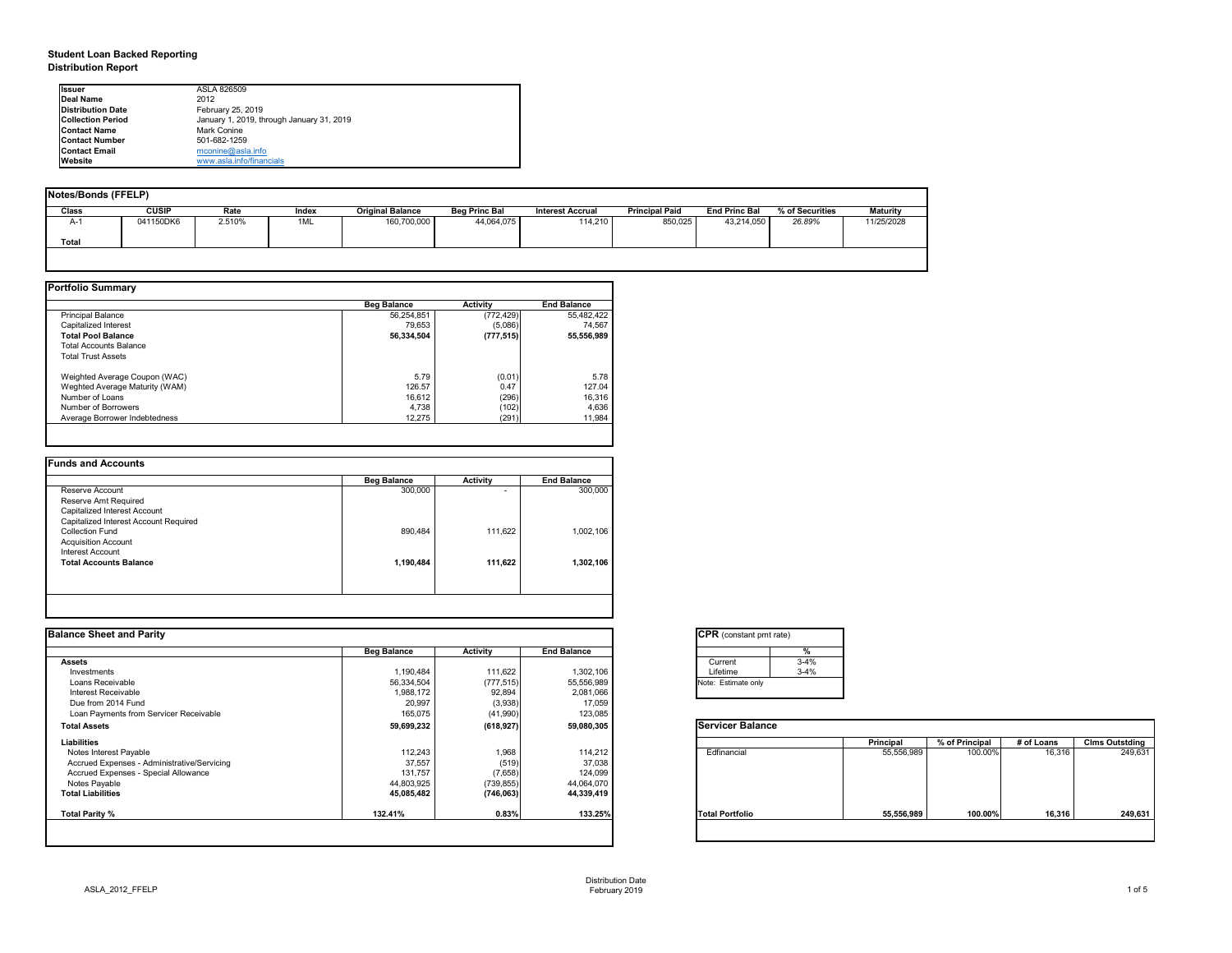# **Student Loan Backed Reporting Distribution Report**

|                         | # of Loans       |               | Principal        |               | % of Principal   |               | <b>WAC</b>       |               | <b>WARM</b>      |               |
|-------------------------|------------------|---------------|------------------|---------------|------------------|---------------|------------------|---------------|------------------|---------------|
|                         | <b>Beginning</b> | <b>Ending</b> | <b>Beginning</b> | <b>Ending</b> | <b>Beginning</b> | <b>Ending</b> | <b>Beginning</b> | <b>Ending</b> | <b>Beginning</b> | <b>Ending</b> |
| In School               | 28               | 26            | 128,654          | 124,904       | 0.23%            | 0.22%         | 6.31             | 6.29          | 118.77           | 118.74        |
| Grace                   |                  |               | $\sim$           | 3,750         | 0.00%            | 0.01%         | #DIV/0!          | 6.80          | #DIV/0!          | 120.00        |
| Repayment               |                  |               |                  |               |                  |               |                  |               |                  |               |
| Current                 | 10,680           | 10,529        | 33,704,357       | 33,316,990    | 59.83%           | 59.97%        | 5.96             | 5.97          | 135.70           | 136.75        |
| 31-60 Days Delinquent   | 635              | 519           | 2,474,714        | 1,972,622     | 4.39%            | 3.55%         | 6.00             | 6.07          | 126.17           | 125.67        |
| 61-90 Days Delinquent   | 344              | 320           | 1,438,181        | 1,347,143     | 2.55%            | 2.42%         | 6.11             | 5.97          | 125.29           | 118.90        |
| 91-120 Days Delingent   | 247              | 217           | 1,060,576        | 953,140       | 1.88%            | 1.72%         | 5.75             | 6.07          | 126.83           | 118.38        |
| 121-180 Days Delinquent | 400              | 319           | 1,643,467        | 1,316,286     | 2.92%            | 2.37%         | 6.08             | 5.97          | 132.35           | 130.92        |
| 181-270 Days Delinquent | 462              | 476           | 1,843,764        | 1,966,793     | 3.27%            | 3.54%         | 6.02             | 6.02          | 125.33           | 131.80        |
| 271+ Days Delinquent    | 185              | 214           | 657,728          | 820,733       | 1.17%            | 1.48%         | 5.92             | 6.12          | 102.73           | 109.67        |
| <b>Total Repayment</b>  | 12,953           | 12,594        | 42,822,787       | 41,693,707    | 76.02%           | 75.05%        | 5.97             | 5.98          | 133.50           | 134.28        |
| Forbearance             | 1,856            | 1,936         | 7,058,405        | 7,437,804     | 12.53%           | 13.39%        | 6.02             | 5.99          | 121.03           | 121.17        |
| Deferment               | 1,657            | 1,686         | 5,896,745        | 6,062,131     | 10.47%           | 10.91%        | 5.95             | 5.95          | 122.40           | 124.54        |
| Claims in Progress      | 117              | 72            | 421,673          | 234,694       | 0.75%            | 0.42%         | 6.08             | 5.78          | 124.07           | 119.34        |
| <b>Claims Denied</b>    |                  |               | 6,240            |               | 0.01%            |               | 6.80             |               | 104.00           |               |
| <b>Total Portfolio</b>  | 16,612           | 16,316        | 56,334,504       | 55,556,989    | 100.00%          | 100.00%       | 5.98             | 5.98          | 130.67           | 131.36        |

|                                     |                  | # of Loans    |                  | <b>Principal</b> | % of Principal |               | <b>WAC</b>       |        | WARM             |               |
|-------------------------------------|------------------|---------------|------------------|------------------|----------------|---------------|------------------|--------|------------------|---------------|
|                                     | <b>Beginning</b> | <b>Ending</b> | <b>Beginning</b> | <b>Ending</b>    | Beginning      | <b>Ending</b> | <b>Beginning</b> | Ending | <b>Beginning</b> | <b>Ending</b> |
| Current                             | 10,680           | 10,529        | 33,704,357       | 33,316,990       | 78.71%         | 79.91%        | 5.96             | 5.97   | 135.70           | 136.75        |
| 31-60 Days Delinquent               | 635              | 519           | 2,474,714        | 1,972,622        | 5.78%          | 4.73%         | 6.00             | 6.07   | 126.17           | 125.67        |
| 61-90 Days Delinquent               | 344              | 320           | 1,438,181        | 1,347,143        | 3.36%          | 3.23%         | 6.11             | 5.97   | 125.29           | 118.90        |
| 91-120 Days Delinqent               | 247              | 217           | 1,060,576        | 953,140          | 2.48%          | 2.29%         | 5.75             | 6.07   | 126.83           | 118.38        |
| 121-180 Days Delinquent             | 400              | 319           | 1,643,467        | 1,316,286        | 3.84%          | 3.16%         | 6.08             | 5.97   | 132.35           | 130.92        |
| 181-270 Days Delinquent             | 462              | 476           | 1,843,764        | 1,966,793        | 4.31%          | 4.72%         | 6.02             | 6.02   | 125.33           | 131.80        |
| 271+ Days Delinquent                | 185              | 214           | 657,728          | 820,733          | 1.54%          | 1.97%         | 5.92             | 6.12   | 102.73           | 109.67        |
| <b>Total Portfolio in Repayment</b> | 12,953           | 12,594        | 42,822,787       | 41,693,707       | 100.00%        | 100.00%       | 5.97             | 5.98   | 133.50           | 134.28        |

| # of Loans       |               |                  |               | <b>WAC</b><br>% of Principal |               |                  | <b>WARM</b>   |                  |               |
|------------------|---------------|------------------|---------------|------------------------------|---------------|------------------|---------------|------------------|---------------|
| <b>Beginning</b> | <b>Ending</b> | <b>Beginning</b> | <b>Ending</b> | <b>Beginning</b>             | <b>Ending</b> | <b>Beginning</b> | <b>Ending</b> | <b>Beginning</b> | <b>Ending</b> |
|                  |               |                  |               |                              |               |                  |               |                  |               |
|                  |               |                  |               |                              |               |                  |               |                  |               |
| 9,372            | 9,210         | 25,606,931       | 25,292,618    | 45.46%                       | 45.53%        | 5.87             | 5.87          | 121.73           | 122.18        |
| 6,992            | 6,864         | 29,270,648       | 28,847,484    | 51.96%                       | 51.92%        | 5.96             | 5.96          | 139.26           | 140.21        |
| 248              | 242           | 1,456,925        | 1,416,888     | 2.59%                        | 2.55%         | 8.14             | 8.16          | 115.15           | 115.14        |
|                  |               |                  |               |                              |               |                  |               |                  |               |
| 16,612           | 16,316        | 56,334,504       | 55,556,989    | 100.00%                      | 100.00%       | 5.98             | 5.98          | 130.67           | 131.36        |
|                  |               |                  |               | <b>Principal</b>             |               |                  |               |                  |               |

|                                            |                  | # of Loans    |                  | <b>Principal</b> | % of Principal<br><b>WAC</b> |               |                  | <b>WARM</b>   |                  |               |
|--------------------------------------------|------------------|---------------|------------------|------------------|------------------------------|---------------|------------------|---------------|------------------|---------------|
|                                            | <b>Beginning</b> | <b>Ending</b> | <b>Beginning</b> | <b>Ending</b>    | <b>Beginning</b>             | <b>Ending</b> | <b>Beginning</b> | <b>Ending</b> | <b>Beginning</b> | <b>Ending</b> |
| Graduate / 4-Year Loans                    | 12,797           | 12,574        | 44,953,294       | 44,409,495       | 79.80%                       | 79.94%        | 5.98             | 5.98          | 130.23           | 131.10        |
| 2-Year Loans                               | 3,535            | 3,463         | 10,711,366       | 10,476,952       | 19.01%                       | 18.86%        | 5.99             | 5.98          | 132.84           | 132.86        |
| Proprietary / Technical / Vocational Loans | 280              | 279           | 669,843          | 670,543          | 1.19%                        | 1.21%         | 5.92             | 5.92          | 125.17           | 125.58        |
| Unknown (Consolidation) Loans              |                  |               |                  |                  |                              |               |                  |               |                  |               |
| <b>Other Loans</b>                         |                  |               |                  |                  |                              |               |                  |               |                  |               |
| <b>Total Portfolio</b>                     | 16,612           | 16,316        | 56,334,504       | 55,556,989       | 100.00%                      | 100.00%       | 5.98             | 5.98          | 130.67           | 131.36        |

| <b>Portfolio Indices</b> |                  |               |                  |               |                  |               |
|--------------------------|------------------|---------------|------------------|---------------|------------------|---------------|
|                          | # of Loans       |               | <b>Principal</b> |               | % of Principal   |               |
|                          | <b>Beginning</b> | <b>Ending</b> | <b>Beginning</b> | <b>Ending</b> | <b>Beginning</b> | <b>Ending</b> |
| Fixed Loans              | 9,695            | 9,515         | 37,447,552       | 36,945,373    | 66.47%           | 66.50%        |
| Variable Loans           | 6,917            | 6,801         | 18,886,951       | 18,611,616    | 33.53%           | 33.50%        |
| T-Bill Loans             | 6,917            | 6,801         | 18,886,951       | 18,611,616    | 33.53%           | 33.50%        |
| <b>CMT Loans</b>         |                  |               |                  |               |                  |               |
| <b>Total Portfolio</b>   | 16,612           | 16,316        | 56,334,504       | 55,556,989    | 100.00%          | 100.00%       |
|                          |                  |               |                  |               |                  |               |
|                          |                  |               |                  |               |                  |               |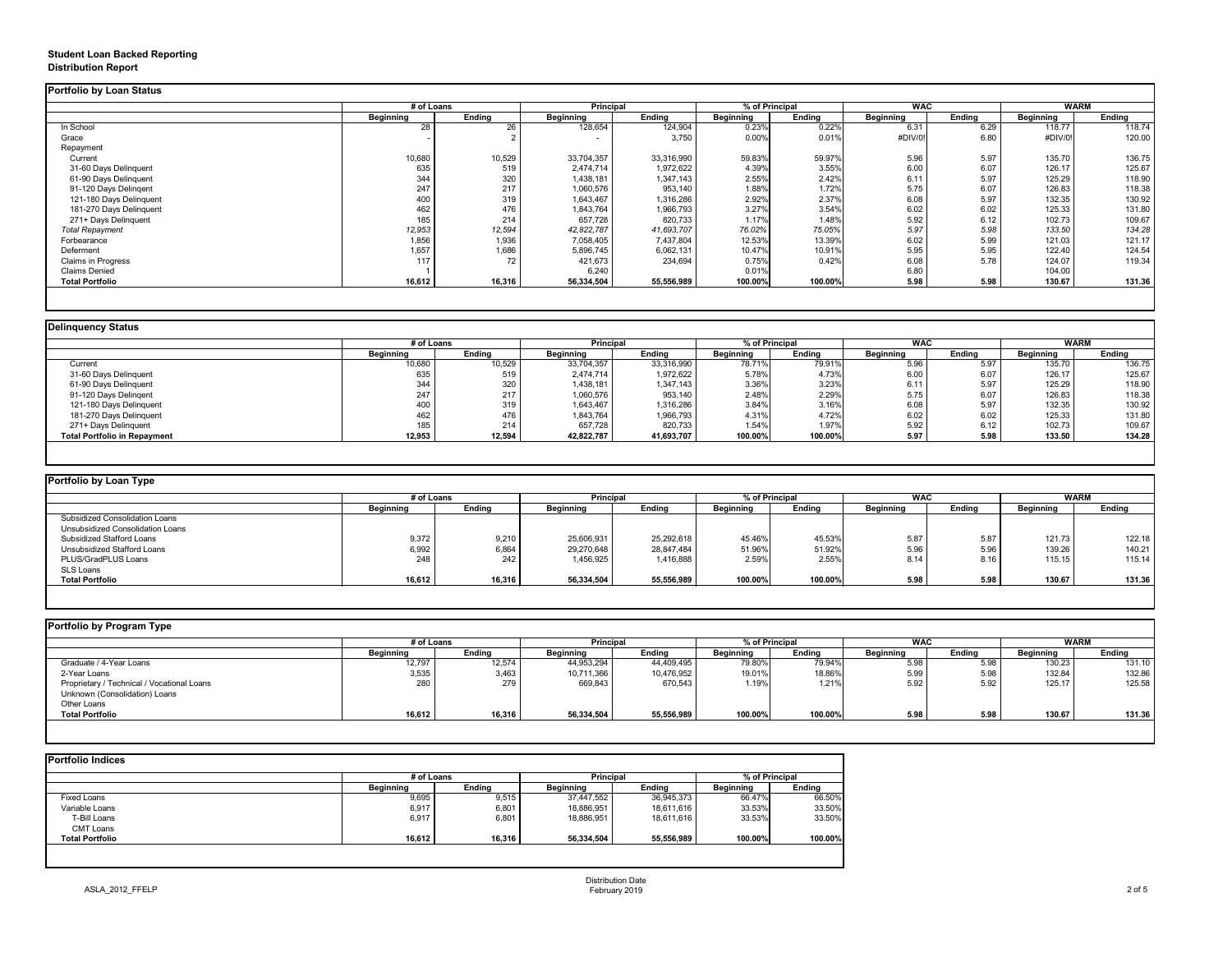**Distribution Date February 25, 2019 Collection Period** January 1, 2019, through January 31, 2019

## **Collection Activity**

| Beginning Balance - January 1, 2019<br><b>Collection Amount Received</b><br>Recoveries<br>Reserve Account<br><b>Excess of Required Reserve Account</b><br>Interest on Investment Earnings<br>Capitalized Interest Account (after a stepdown or release date)<br><b>Acquisition Account</b> | 890,484<br>999,432<br>2,674 |
|--------------------------------------------------------------------------------------------------------------------------------------------------------------------------------------------------------------------------------------------------------------------------------------------|-----------------------------|
|                                                                                                                                                                                                                                                                                            |                             |
|                                                                                                                                                                                                                                                                                            |                             |
|                                                                                                                                                                                                                                                                                            |                             |
|                                                                                                                                                                                                                                                                                            |                             |
|                                                                                                                                                                                                                                                                                            |                             |
|                                                                                                                                                                                                                                                                                            |                             |
|                                                                                                                                                                                                                                                                                            |                             |
|                                                                                                                                                                                                                                                                                            |                             |
| Payments from Guarantor                                                                                                                                                                                                                                                                    |                             |
| Transfer from 2010 Collection Fund for correction of error                                                                                                                                                                                                                                 |                             |
| <b>Required Repurchases</b>                                                                                                                                                                                                                                                                |                             |
| Special Allowance Payable to Department of Education                                                                                                                                                                                                                                       |                             |
| <b>Consolidation Rebate Fees</b>                                                                                                                                                                                                                                                           |                             |
| <b>Rating Agency Surveillance Fees</b>                                                                                                                                                                                                                                                     |                             |
| Principal payments, interest payments, administration fees, servicing fees, and trustee fees                                                                                                                                                                                               | (890, 484)                  |
| Other Amounts Received in Collection                                                                                                                                                                                                                                                       |                             |
| <b>Total Available Funds</b>                                                                                                                                                                                                                                                               | 1,002,106                   |

| <b>Fees Due for Current Period</b> | as of 1/31/2019 |
|------------------------------------|-----------------|
| Indenture Trustee Fees             | 833.33          |
| <b>Servicing Fees</b>              | 32,408          |
| <b>Administration Fees</b>         | 4,630           |
| Late Fees                          |                 |
| <b>Other Fees</b>                  |                 |
| <b>Total Fees</b>                  | 37,871.33       |

| <b>Cumulative Default Rate</b>                                                                      | as of 1/31/2019 |
|-----------------------------------------------------------------------------------------------------|-----------------|
| Current Period Defaults (\$)                                                                        | 377,387.20      |
| Cumulative Defaults (\$)                                                                            | 41,308,289.30   |
| Cumulative Default (% of original pool balance)                                                     | 25.73%          |
| Cumulative Default (% of cumulative entered repayment balance) <sup>a</sup>                         | 74.53%          |
| Current Period Payments (Recoveries) from Guarantor (\$)                                            | 427,900.52      |
| Current Period Borrower Recoveries (\$)                                                             | n/a             |
| Cumulative Recoveries $(\$)^b$                                                                      | \$38,466,710.82 |
| Cumulative Recovery Rate (%)                                                                        | 93.12%          |
| Cumulative Net Loss Rate (%)                                                                        | 1.77%           |
| Servicer Reject Rate (FFELP) (%)                                                                    |                 |
| Cumulative Servicer Reject Rate (FFELP) (%)                                                         |                 |
| Repayment balance includes all repayment loans with the exception of balances in claim status<br>a) |                 |
| Cumulative Recoveries includes 97% of claims in progress balances<br>b)                             |                 |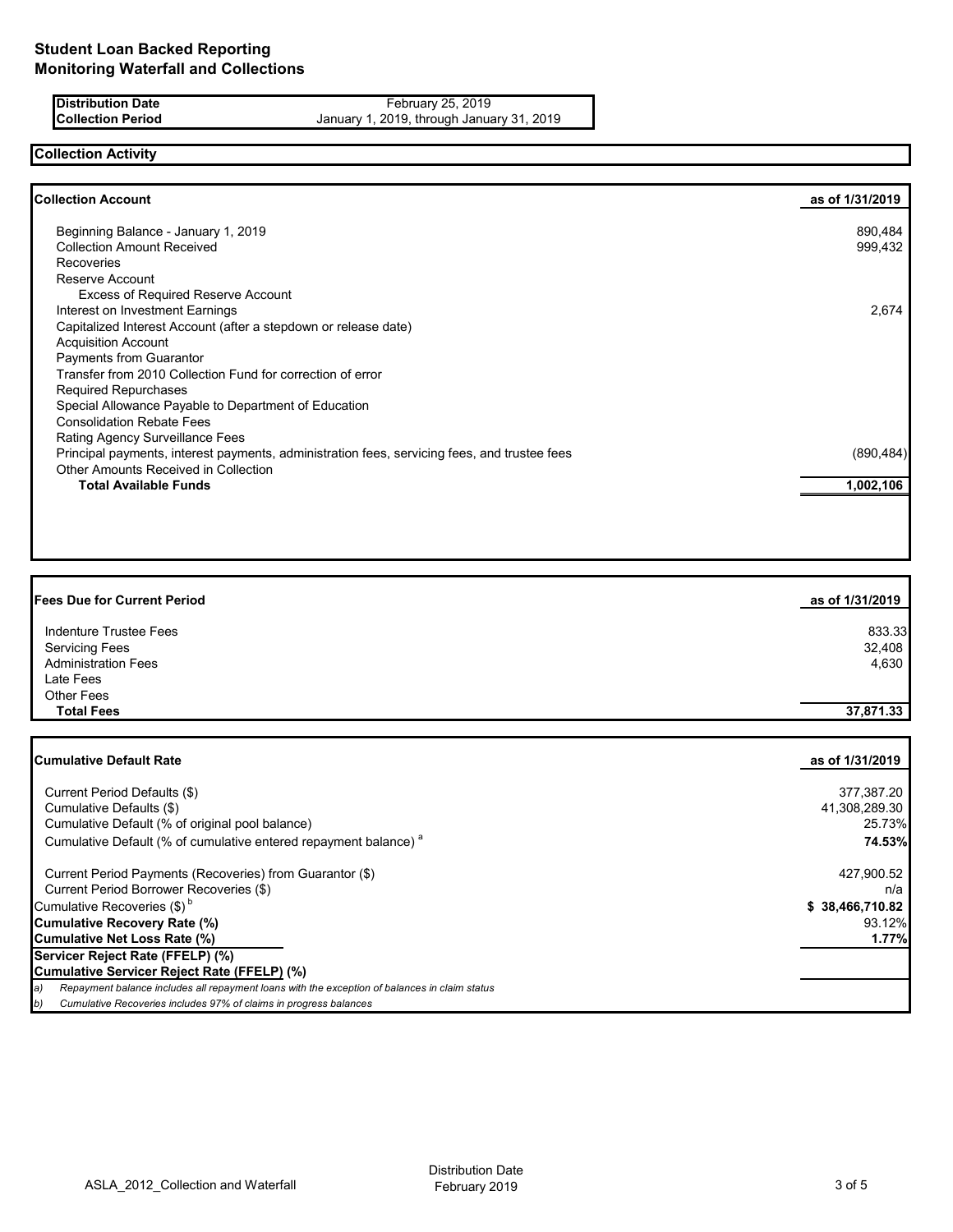# **Waterfall Activity**

| <b>Waterfall for Distribution</b>                                                         | <b>Amount Due</b> | <b>Amount Remaining</b> |
|-------------------------------------------------------------------------------------------|-------------------|-------------------------|
| <b>Total Available Funds</b>                                                              |                   | 1,002,106               |
| <b>First: Payments under any Joint Sharing Agreement</b>                                  |                   |                         |
| <b>Second: Trustee Fees</b>                                                               | 833.33            | 1,001,273               |
| Third: Servicing Fees and Backup Servicing Fees                                           | 32408             | 968,865                 |
| <b>Fourth: Administration Fees</b>                                                        | 4630              | 964,235                 |
| <b>Fifth: Noteholder Interest</b>                                                         | 114,210.15        | 850,024.47              |
| Sixth: Reinstate the balance of the Reserve Fund up to the Specified Reserve Fund Balance |                   |                         |
| Seventh: Noteholder Principal, until paid in full                                         | 850,024.52        | (0)                     |
|                                                                                           |                   |                         |
|                                                                                           |                   |                         |

| <b>Principal and Interest Distributions</b> | <b>Class A-1</b> |
|---------------------------------------------|------------------|
|                                             |                  |
| Monthly Interest Due                        | 114,210.15       |
| Monthly Interest Paid                       | 114,210.15       |
| <b>Interest Shortfall</b>                   |                  |
| Interest Carryover Due                      |                  |
| Interest Carryover Paid                     |                  |
| Interest Carryover                          |                  |
| Monthly Principal Distribution Amount       | 850,024.52       |
| <b>Monthly Principal Paid</b>               | 850,024.52       |
| Shortfall                                   |                  |
| <b>Total Distribution Amount</b>            | 964,234.67       |
|                                             |                  |